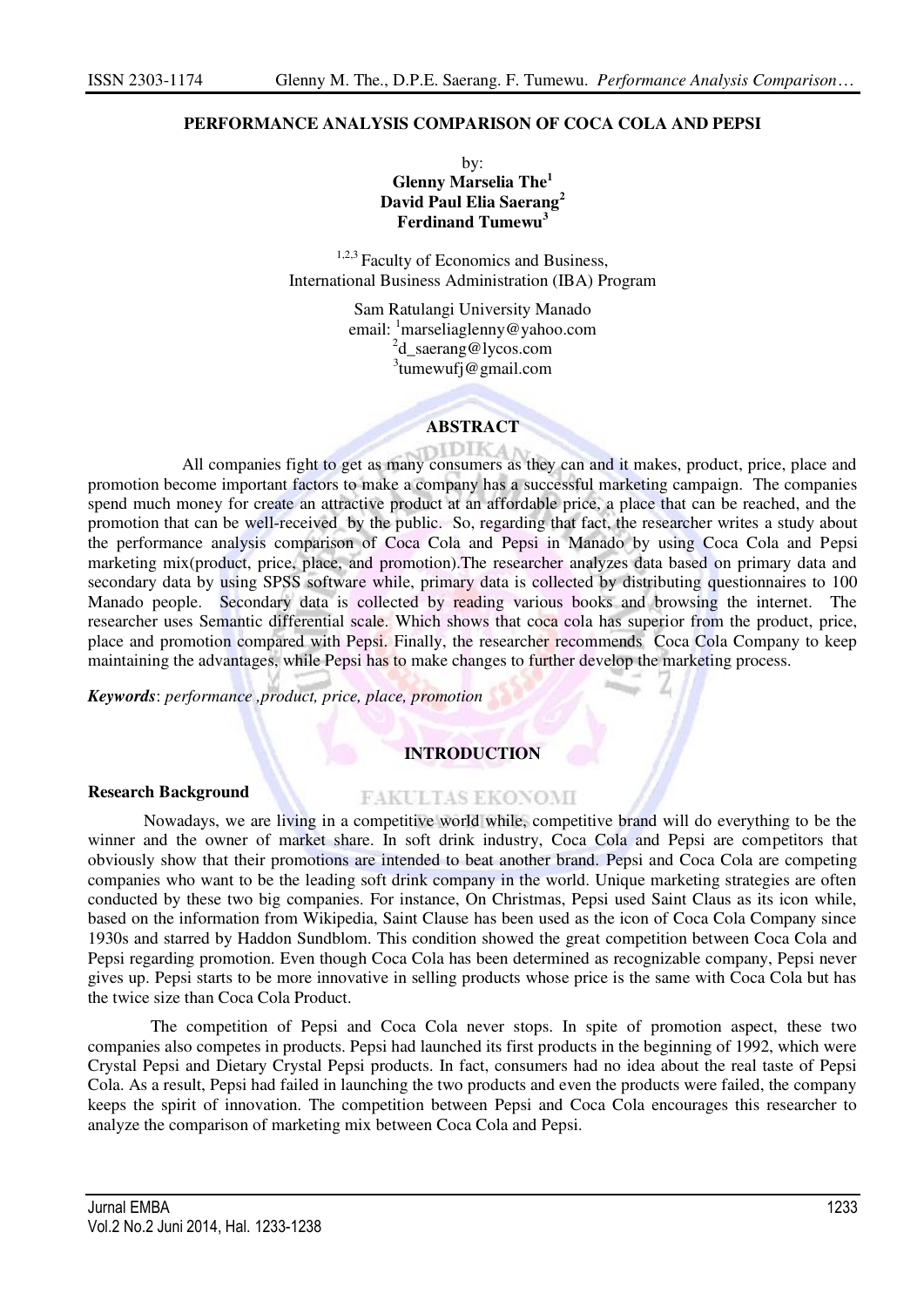The competition of Pepsi and Coca Cola never stops. In spite of promotion aspect, these two companies also competes in products. Pepsi had launched its first products in the beginning of 1992, which were Crystal Pepsi and Dietary Crystal Pepsi products. In fact, consumers had no idea about the real taste of Pepsi Cola. As a result, Pepsi had failed in launching the two products and even the products were failed, the company keeps the spirit of innovation. The competition between Pepsi and Coca Cola encourages this researcher to create the performance comparison in the form of marketing mix comparison between Coca Cola and Pepsi. Finally, this topic is discussed in this journal because Coca Cola and Pepsi are the famous soft drink companies and have become the competitors for a long time. Therefore, the result of this journal will help the readers to understand the competition in the soft drink market and how to win that market.

#### **Research Objective**

Are things that will be achieved through the research process, to compare the strategy Product, price, place, promotion of Coca cola and Pepsi

### **THEORETICAL REVIEW**

N PENDIDIKAN DAN

**Theories** 

### **Marketing Mix**

Kotler and Armstrong (2001:67), states marketing mix as the set of controllable, tactical marketing tools that the firm blends to produce the response it wants in the target market. The marketing mix consist everything the firm can do to influence the demand for its product. The many possibilities can be collected into four groups of variables known as the Four Ps (Figure 1):

- 1. Product means the goods and services combination the company offers to the target market.
- 2. Price is the amount of money customers have to pay to obtain the product.
- 3. Place includes company activities that make the product available to target consumers.
- 4. Promotion means activities that communicate the merits of the product and persuade target customers to buy it.



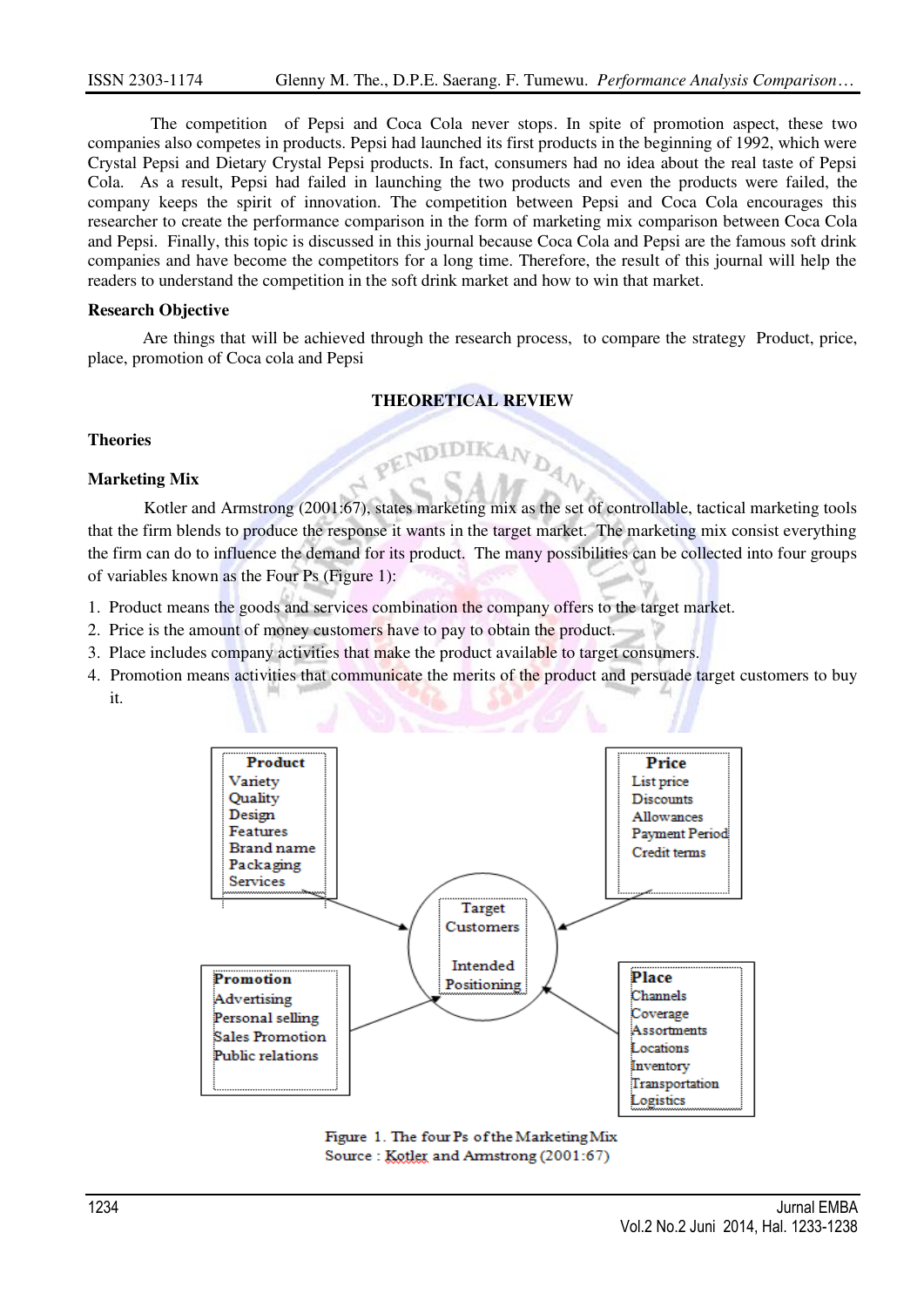Promotion opportunity analysis is the process marketers use to identify target audiences for a company's goods and services and the communications strategies needed to reach these audiences.(Kenneth Clow and Baack ( 2010:114). Kotler (2003: 609) states that a key ingredient in marketing campaigns, consists of a diverse collection of incentive tools, mostly short term, designed to stimulate quicker or greater purchase of particular products or services by consumers or the trade. Whereas advertising offers a reason to buy, sales promotion offers an incentive to buy.

Kotler and Keller (2009:423) a firm must set a price for the first time when it develops a new product, when it introduces its regular product into a new distribution channel or geographical area, and when it enters bids on new contract work. Kotler and Armstrong (2004:283) product attributes are: Product Quality is one of the marketer's major positioning tools, Product Features is a product can be offered with varying features and Design is a larger concept than style. Advertisement often pair a product with a positive stimulus to create a desirable association. Various aspects of a marketing message, suchas music, humor, or imagery, can affect conditioning

( Solomon, 2011:124).

### **Previous Researches**

 Moghaddam and Foroughi (2012) in the research titled The Influence of Marketing Strategy Elements on Market Share of Firm, product strategy, promotion strategy, pricing strategy and place strategy are important to increase the market share. Munusamy and Hoo (2008) in the research titled Relationship between Marketing Mix Strategy An Consumer Motive : An Empirical Study In Major Tesco Stores, Price and Promotion bring positive impact for customers to buy the product, while Product and place bring negative impact for customers to buy the product. Paracha and team (2012) in the research titled Consumer Preference Coca Cola VS Pepsi-Cola, that people like coca cola, as it tastes better than another brand.

## **RESEARCH METHOD**

#### **Type of Research**

Type of this research is practical research that compares Coca Cola and Pepsi for the better performance.

> **FAKULTAS EKONOMI DAN BISNIS**

## **Place and Time of Research**

This research is conducted in Manado from June 2013 to November 2013.

## **Research Procedure**

#### In conducting this research, there are several procedures :

- 1. Finishing the questionnaire
- 2. Collecting data of respondents
- 3. Contacting the respondents
- 4. Assisting respondents in filling the questionnaire
- 5. Collecting the questionnaire and start to analyze the data which is conducting by using semantic differential scale

#### **Population and Sample**

Population is the entire group of people, events, or things that the researcher desires to investigate. ( Sekaran and Bougie 2009:262). Population in this research is Manado people who consume Coca Cola and Pepsi. A sample is thus a subgroup or subset of the population. By studying the sample, the researcher should be able to draw conclusions that are general to the population of interest. (Sekaran and Bougie 2009:263). This research discusses about the comparison of marketing mix between Coca cola and Pepsi by having 100 Manado people who consume Coca Cola and Pepsi as sample. The sampling design of this research is convenience sampling that is considered as the best way of getting some basic information quickly and efficient. (Sekaran and Bougie 2009:268) Convenience sampling is a non-probability sampling design in which information or data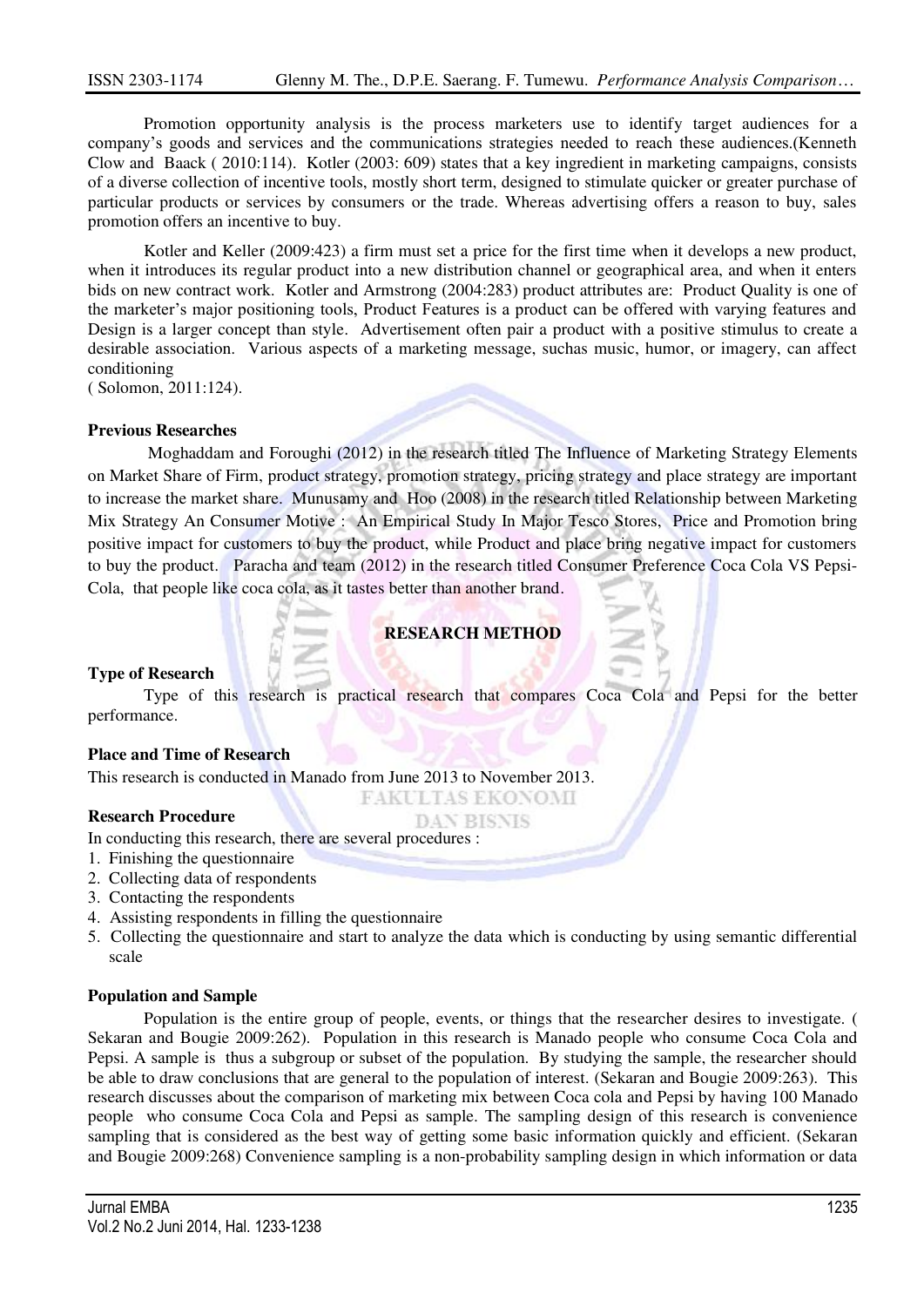## ISSN 2303-1174 Glenny M. The., D.P.E. Saerang. F. Tumewu. *Performance Analysis Comparison*…

for the research are gathered from members of the population conveniently accessible researcher .(Sekaran and Bougie 2009:276)

## **Data Collection Method**

In this research, there are primary and secondary data. Primary data in this paper is collected through Self-Administered Surveys (without Computer Assistance). In this method, the researcher distributes 100 questionnaires and let the respondents answer all questions in questionnaire on their own. Secondary data in this research is collected by browsing information in library and internet.

## **RESULT AND DISCUSSION**



## Graph 1. Coca Cola is superior than pepsi regarding product, price, place and promotion.

#### **Discussion**

## FAKULTAS EKONOMI

The chart shows the comparison between Coca cola and Pepsi Company. Y4 shows that Coca Cola is superior in making product than Pepsi. Coca Cola makes a more appealing product and preferably by the community especially Manado people. Based on the result, people in Manado prefer the product of Coca Cola to Pepsi and one of the reasons is because Manado people treat Coca Cola as a compulsory beverage for every occasion. In Manado, only few people know about Pepsi because most of them only know Coca Cola. Coca Cola and Pepsi are two giant companies that always compete against each other on creating the best product while the fact states that Indonesian citizens, especially people in Manado are more familiar with the products of Coca Cola rather than the products of Pepsi.

Y3 shows that Coca Cola is superior in price rather than Pepsi although the price comparison is not too different but, based on the research made by researcher, it shows that Indonesian citizen, especially Manado people, mostly prefer Coca Cola as the company that provides the affordable price which is suitable with the expectation of the people in Manado, even though in reality, the price comparison of both companies is not too big and the price of Pepsi is still considered fair. As the additional strength of Coca Cola, it also does price promotion such as buy 2 get 1 free, and also gives discounted price on holidays. It makes Coca Cola is preferable by Indonesian citizen, especially the people in Manado. In the journal of Paracha and Teams (2012) it is said that in their research, most people prefer Coca cola because besides having the good flavor, its promotion and price are also the important factors that make people love the product. Also, in the research conducted in Pakistan titled "Consumer preference: Coca Cola versus Pepsi", it is obvious that Coca Cola is

# **Result**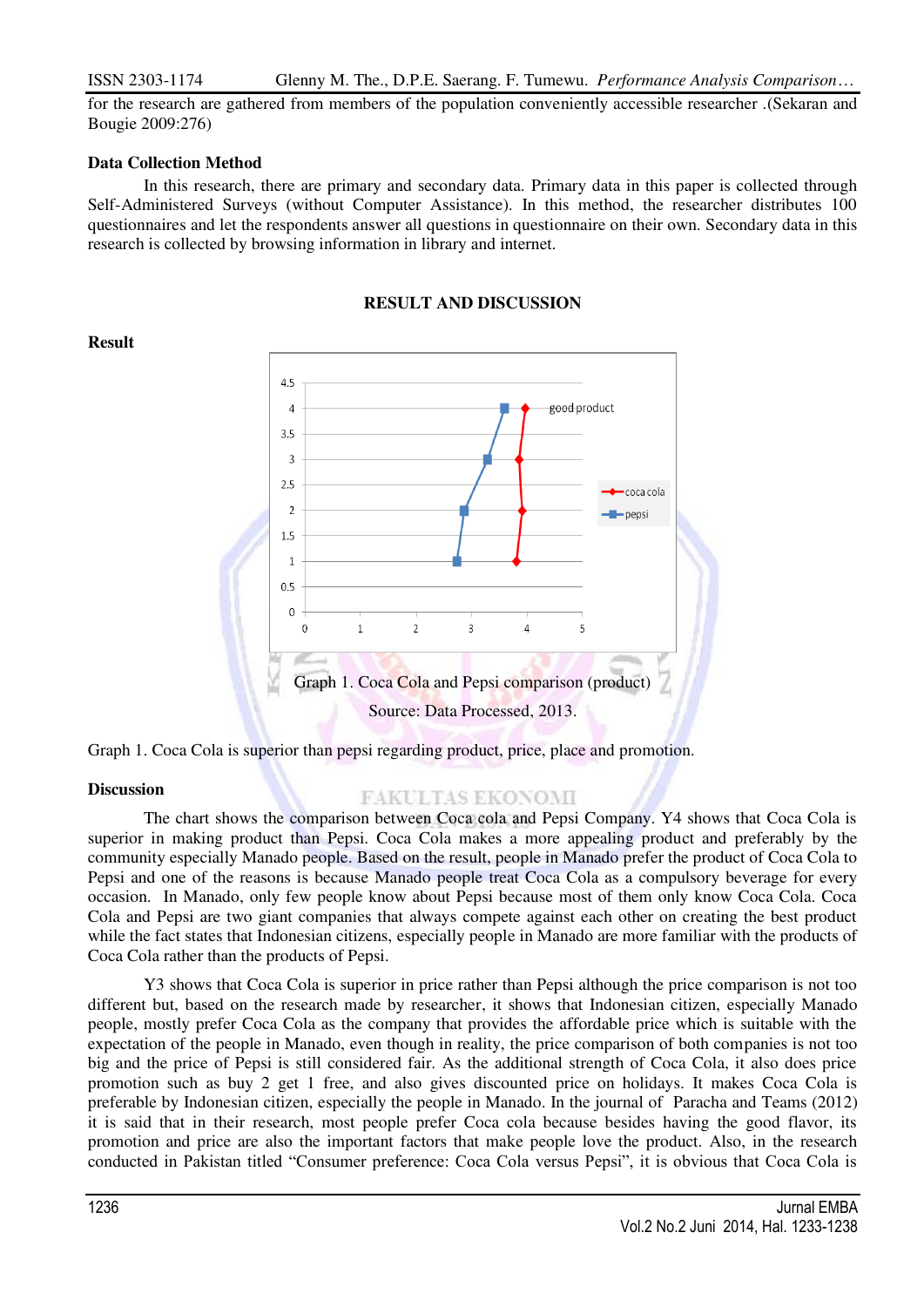# ISSN 2303-1174 Glenny M. The., D.P.E. Saerang. F. Tumewu. *Performance Analysis Comparison*…

superior than Pepsi. It shows the importance of price to the community, especially in the case of Coca Cola and Pepsi.

Y2 is the third point that shows the superior level of Coca Cola in the aspect of place. Based on the research conducted by researcher, most people in Manado prefer Coca Cola because Coca Cola has more strategic place rather than Pepsi, although the comparison is not too far. The people in Manado prefer Coca cola because at the time when they want to buy the beverage, it is easier to get Coca cola rather than Pepsi. At the marketplace in Manado, it is easier to search for Coca Cola than Pepsi.

Y1 is the fourth point that shows the superior level of Coca Cola in the aspect of promotion. Basically, promotion is needed in developing a company. In Indonesia, especially in Manado, based on the research that is made and based on the survey, it shows that most people in North Sulawesi are familiar with the product made by Coca Cola company rather than product made by Pepsi company. The people in North Sulawesi are also familiar with Coca cola because in their opinions, they often see the advertisement made by Coca Cola than the advertising made by Pepsi. In Indonesia, Coca Cola has more advertisement and creates more promotions that makes the people feel that Coca Cola is close with their daily life.

Although the comparison between Coca cola and Pepsi in the aspect of promotion is not very different, but it also influences Indonesian citizens especially the people in Manado to buy the product from Coca Cola and Pepsi. In Indonesia, especially Manado, the promotion of Pepsi is rare. Most promotions are only in their website. On the other hand, Coca Cola shows and creates more promotions in order to make Indonesian citizens especially the people in Manado know more about its product and love the product that is made by the Coca cola company. It makes Coca cola become more superior and more favored by Indonesian citizens, especially the people in Manado. The fact that Coca Cola has been a compulsory beverage in most of the occasions made by the people in Manado shows that the promotions made by Coca cola has succeed in making its product widely known by the people in Manado, and it makes them consume more products of Coca cola than Pepsi.

# **CONCLUSIONS AND RECOMMENDATIONS**

## **Conclusions**

 Coca Cola is more superior to Pepsi regarding product, price, place, and promotion because the research shows that the respondents tends to choose Coca Cola rather than Pepsi for the best product, affordable price, strategic distribution/place and attractive promotion.

## **Recommendations**

# **FAKULTAS EKONOMI**

- 1. Coca Cola management is recommended to keep its superior level regarding product, price, place and promotion by doing more improvement, innovation and development.
- 2. Pepsi needs to make a change regarding product, price, place and promotion so it can bring the improvement and Excellency for the company. Pepsi management needs to increase their promotion and make a more memorable one so that the community, especially the Indonesian citizens, will be more familiar with the product. Pepsi is recommended to make a special promotion on holidays, market their products in a more strategic and extent places for the community, make a more interesting product with the taste that can make its consumers familiar with Pepsi.